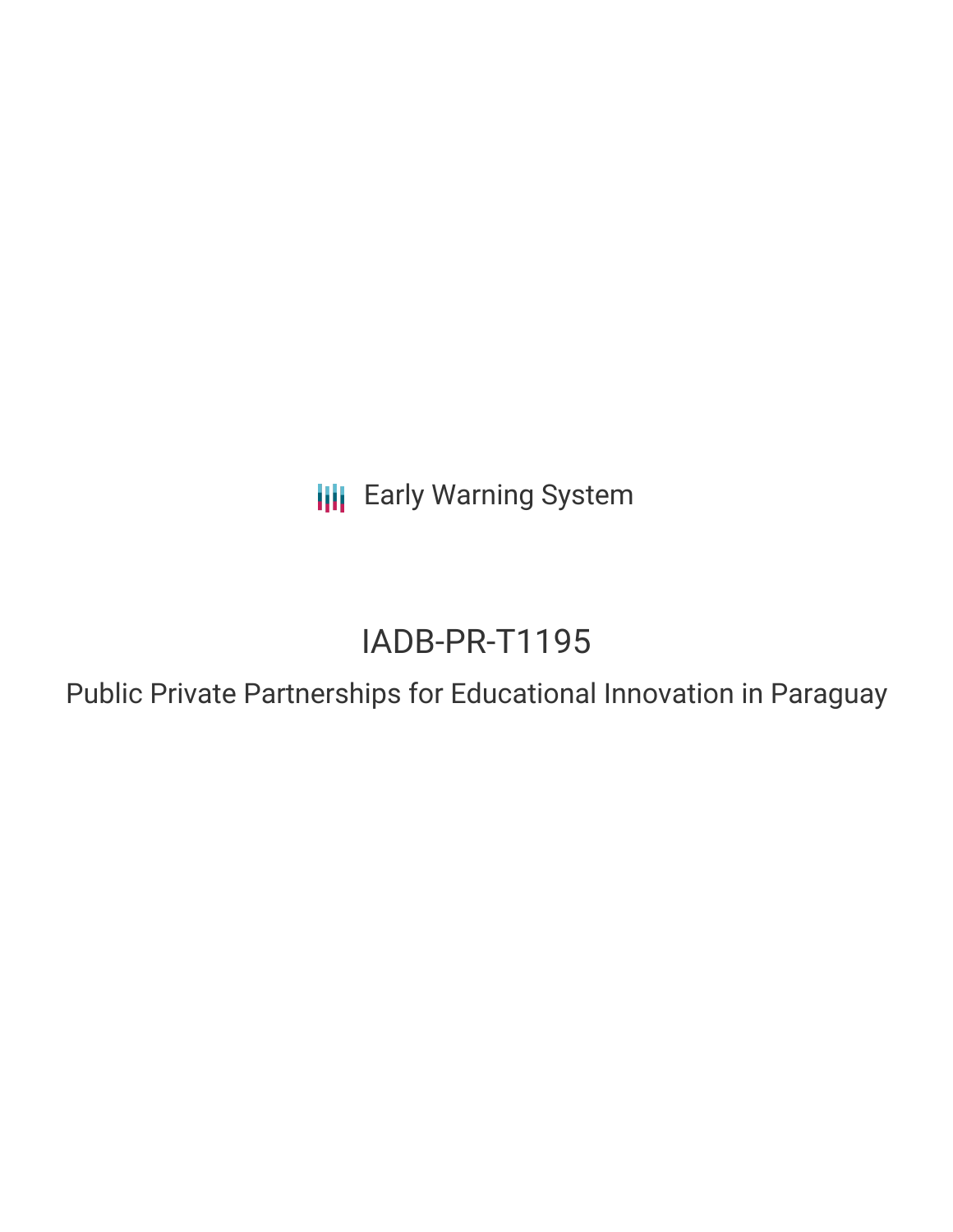

#### **Quick Facts**

| <b>Countries</b>               | Paraguay                                    |
|--------------------------------|---------------------------------------------|
| <b>Financial Institutions</b>  | Inter-American Development Bank (IADB)      |
| <b>Status</b>                  | Active                                      |
| <b>Bank Risk Rating</b>        | C                                           |
| <b>Voting Date</b>             | 2015-06-25                                  |
| <b>Borrower</b>                | Government of Paraguay                      |
| <b>Sectors</b>                 | Education and Health, Technical Cooperation |
| <b>Investment Type(s)</b>      | Grant                                       |
| <b>Investment Amount (USD)</b> | $$0.50$ million                             |
| <b>Project Cost (USD)</b>      | $$0.50$ million                             |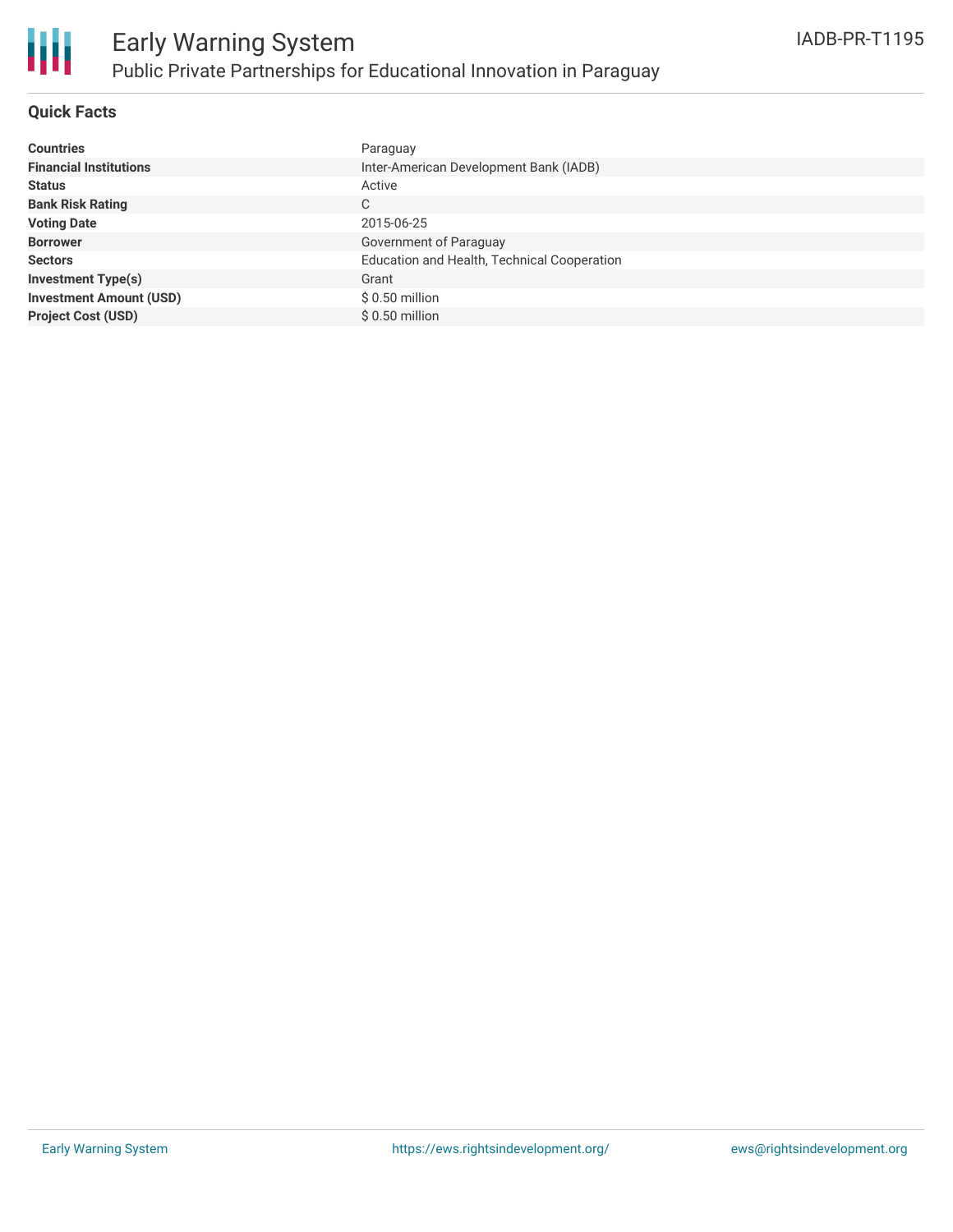

#### **Project Description**

The specific objectives of the TC are: (i) design a system that allows managing a new, non-state pedagogical model for educational service delivery; (ii) create a digital learning platform that supports instruction and allows managing educational networks; (iii) identify and support implementation of the new model in pilot schools; (iv) analyze the effects of the new teaching model in learning of students from vulnerable families; (v) disseminate results and experiences.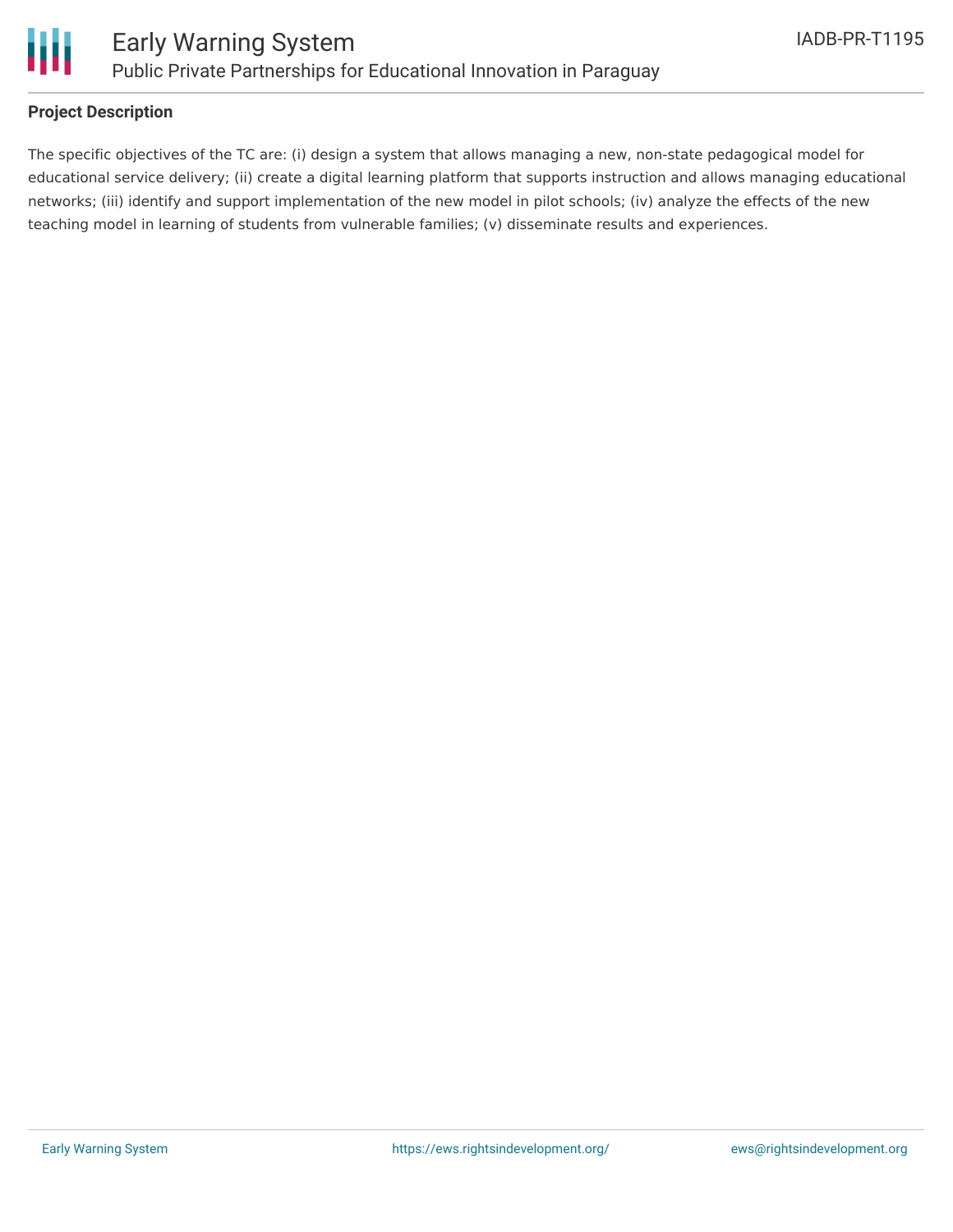

## Early Warning System Public Private Partnerships for Educational Innovation in Paraguay

#### **Investment Description**

• Inter-American Development Bank (IADB)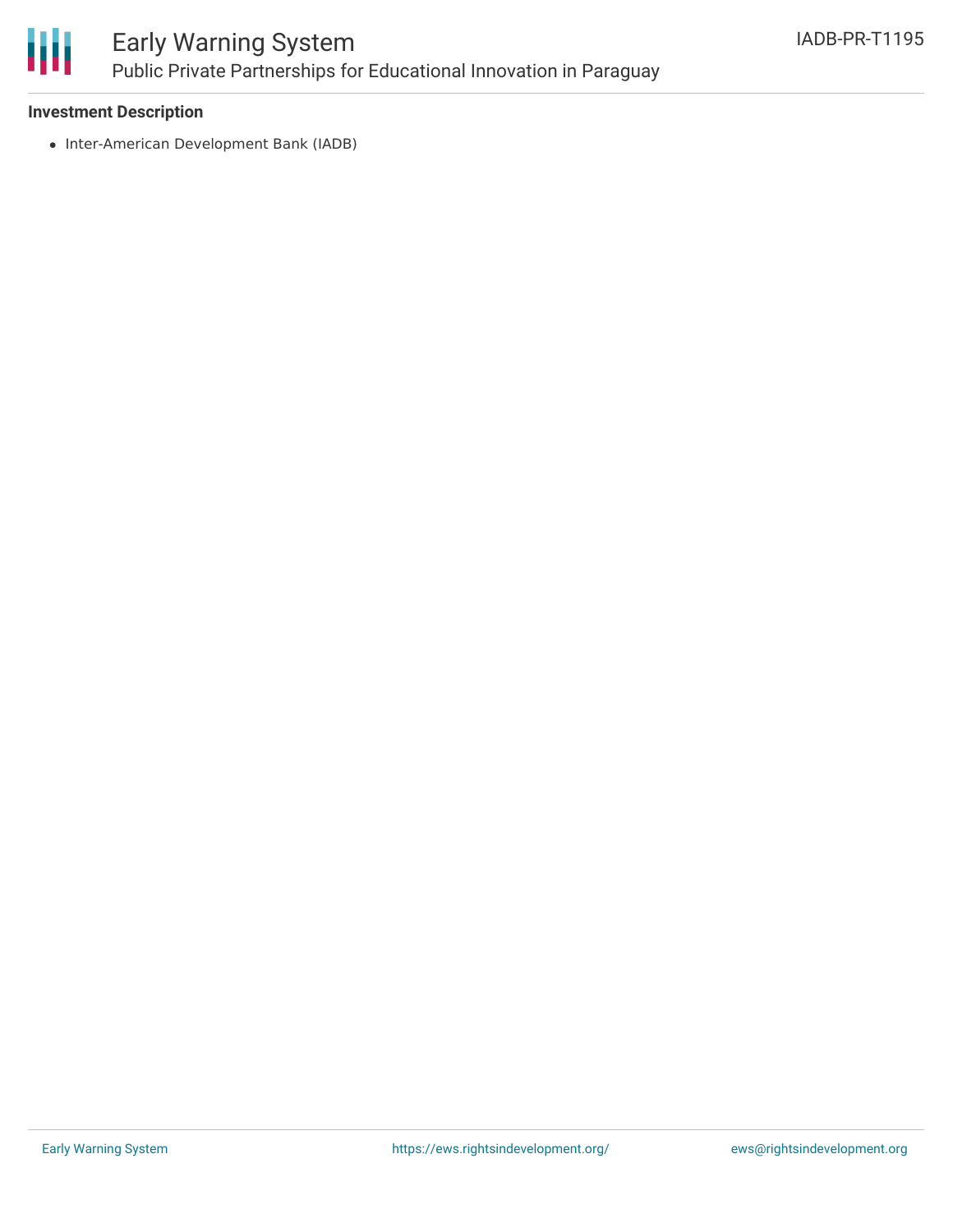

#### **Contact Information**

ACCOUNTABILITY MECHANISM OF IDB/ IIC

The Independent Consultation and Investigation Mechanism (MICI) is the independent complaint mechanism and fact-finding body for people who have been or are likely to be adversely affected by an Inter-American Development Bank (IDB) or Inter-American Investment Corporation (IIC)-funded project. If you submit a complaint to MICI, they may assist you in addressing the problems you raised through a dispute-resolution process with those implementing the project and/or through an investigation to assess whether the IDB or IIC is following its own policies for preventing or mitigating harm to people or the environment. You can submit a complaint by sending an email to MICI@iadb.org. You can learn more about the MICI and how to file a complaint at http://www.iadb.org/en/mici/mici,1752.html (in English) or http://www.iadb.org/es/mici/mici,1752.html (Spanish).